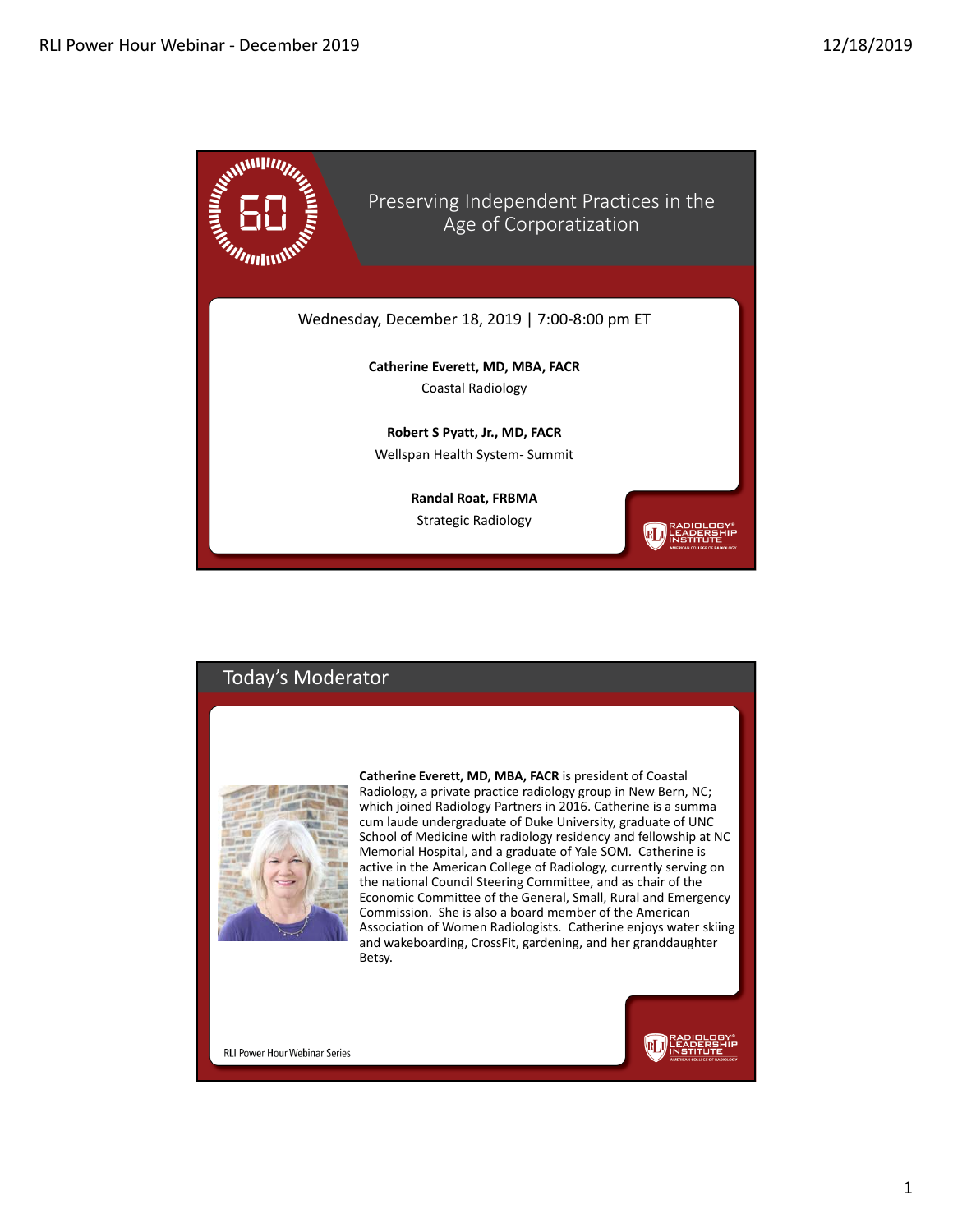

The American College of Radiology (ACR) provides this RLI Power Hour program as an educational resource for attendees. The faculty will offer their individual perspectives but do not speak for ACR.

We welcome your questions but faculty and presenters cannot discuss specific prices, fees or other terms of any specific corporatization‐related transactions. We welcome your insights and have to ensure that ACR and its members stay on the right side of the law.

**RLI) RADIOLOGY\***<br>NGC 1988 - NGC 1989<br>NGC 1989 - NGC 1989 - NGC 1989 - NGC 1989 - NGC 1989 - NGC 1989 - NGC 1989 - NGC 1989 - NGC 1989 - NGC 1989 - N

Now let's welcome our faculty!

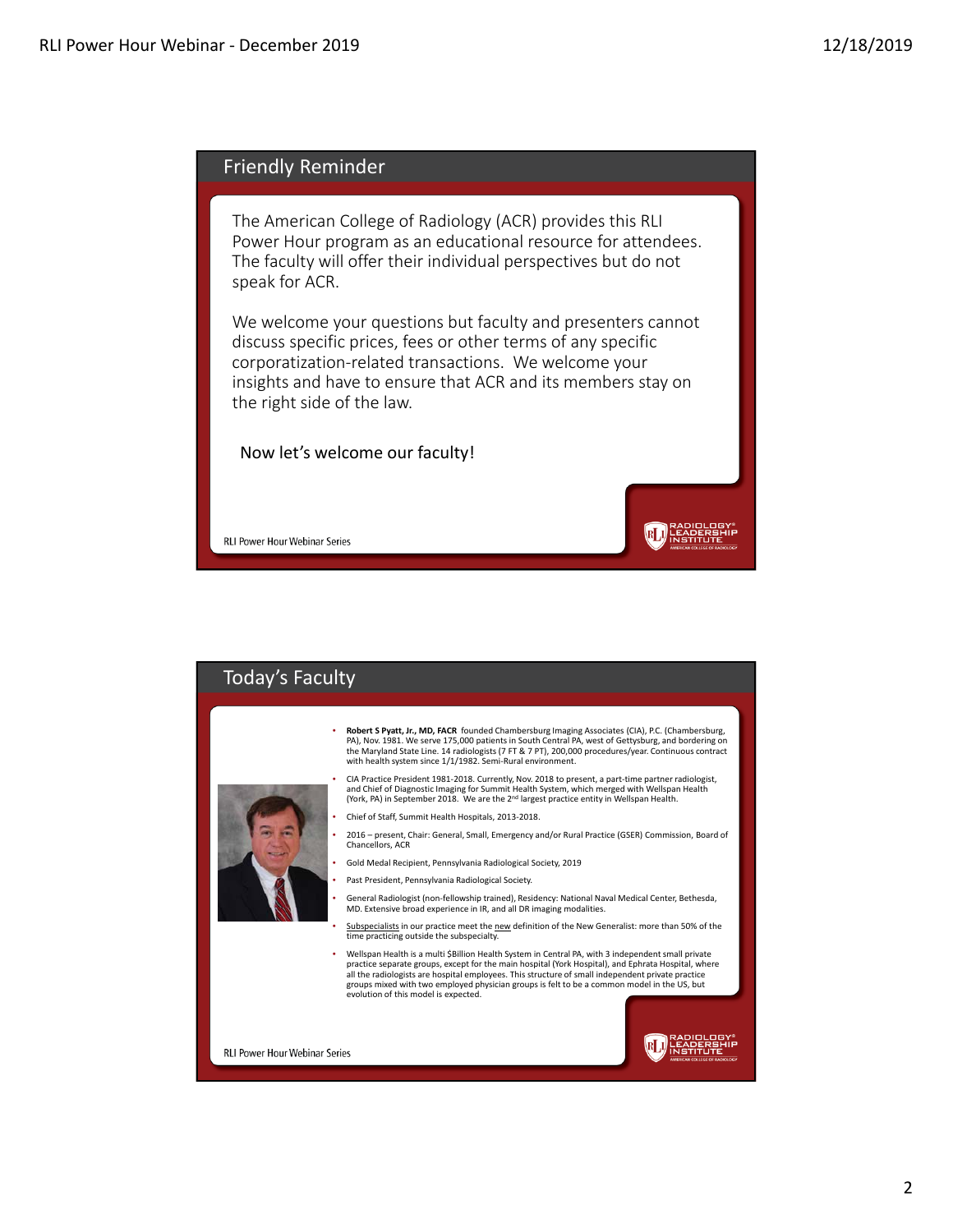#### Today's Faculty



**Randal Roat, FRBMA** serves as Chief Operating Officer of Strategic Radiology, a coalition of independent radiology practices, advancing its mission since 2012. An expert in radiology revenue cycle management, compliance, and operations, Mr. Roat began his career in software development, and launched a radiology billing company that also developed radiology billing and practice management software. He sold that company to CBIZ/MMP, where he served as national VP prior to joining Strategic Radiology. A past recipient of the Calhoun Award from the Radiology Business Management Association, for which he held national leadership positions, Mr. Roat also served as president of the Healthcare Billing Management Association. He is a Fellow of the Radiology Business Management Association.

**RLU** HEADERENIE

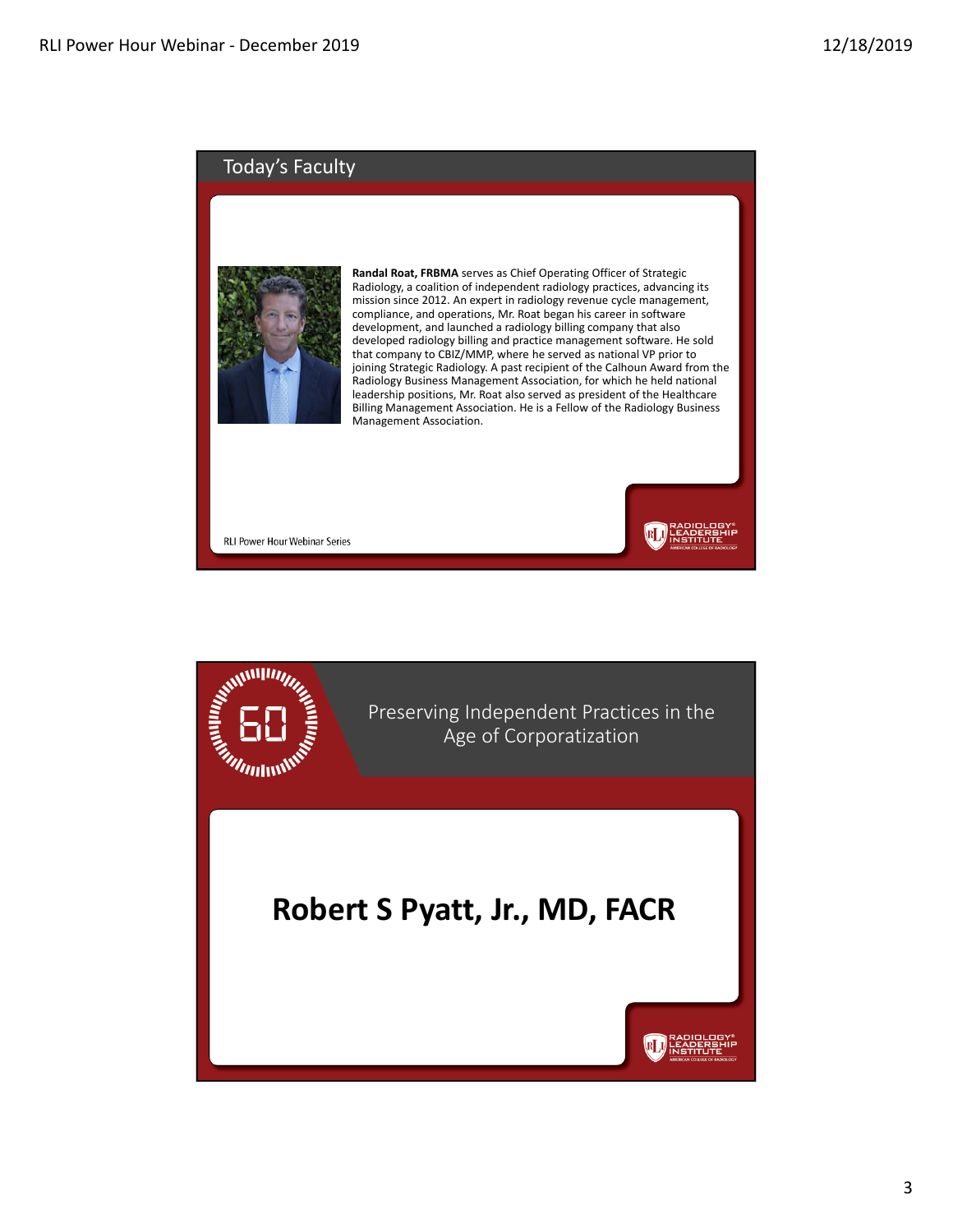

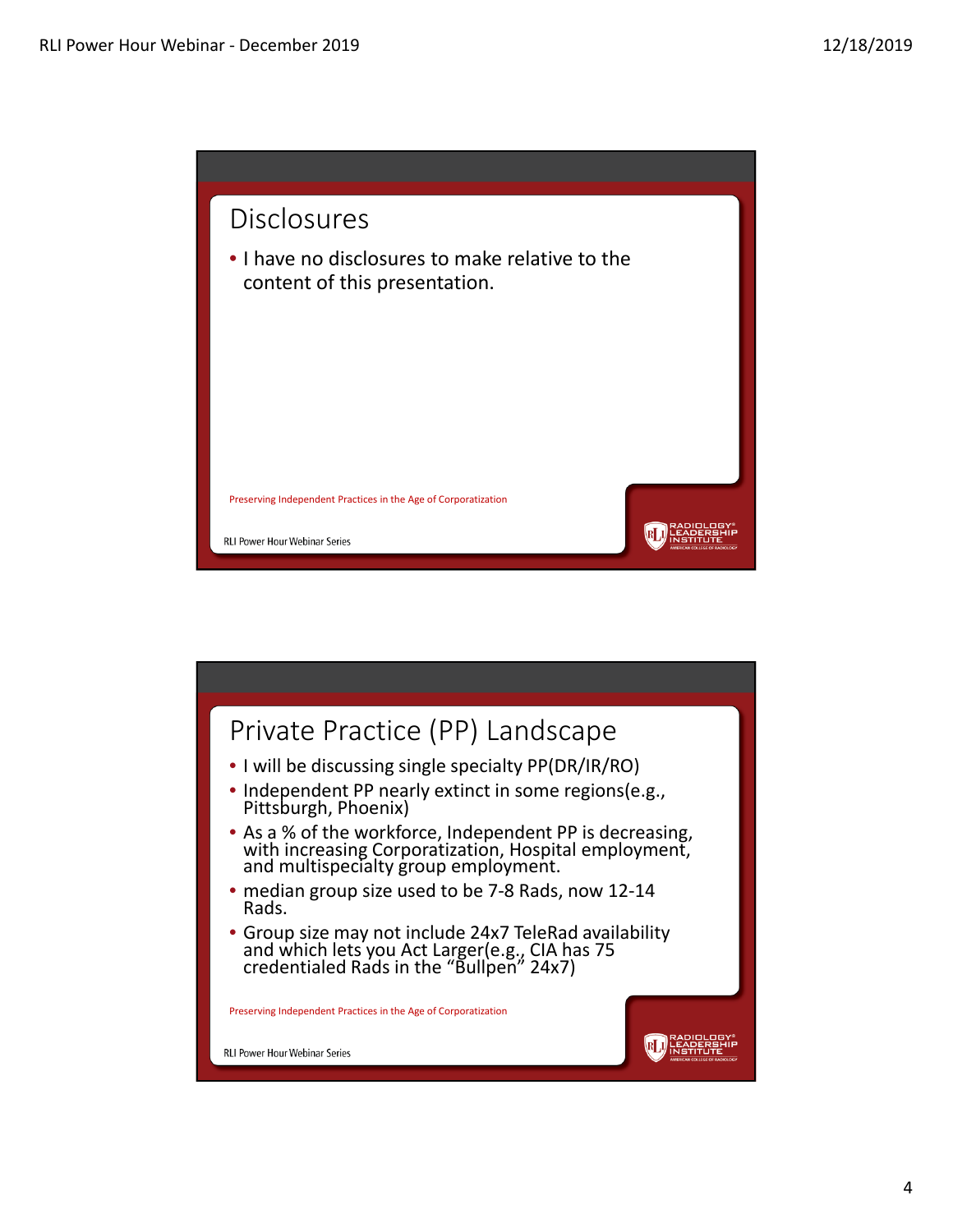#### PP Landscape

- Private Practice ranges from a solo Rad at a solo Critical Access Hospital (CAH) to a 180+ single Rad group covering dozens of hospitals and competing health systems.
- By joining an MSO, Coalition or other "entity", PP groups can stay independent but can act like they are a much larger company in many ways.
- Some examples include Strategic Radiology, Unified Radiology, and Covalent Radiology.

**RLI** LEADERSHIP

Preserving Independent Practices in the Age of Corporatization

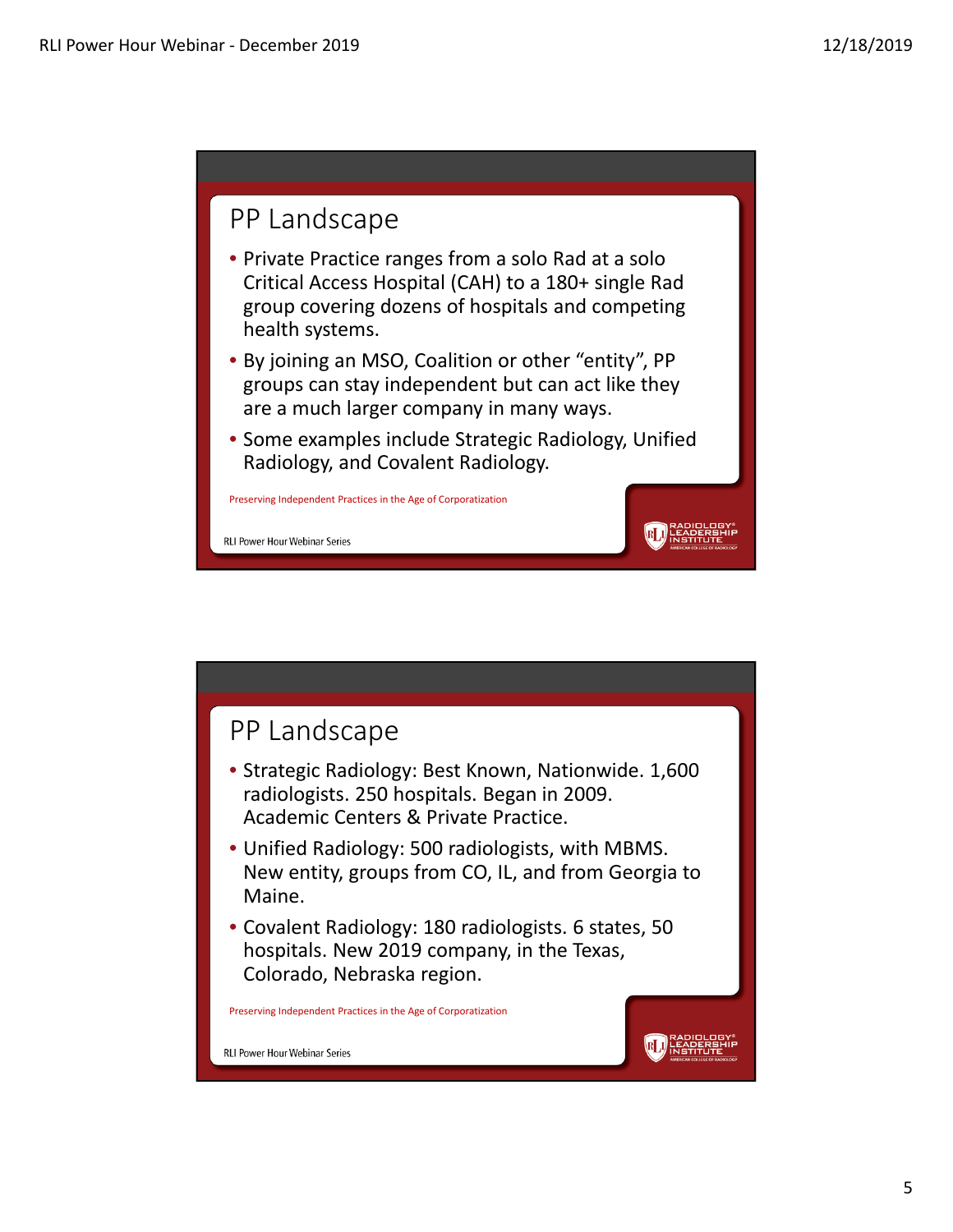

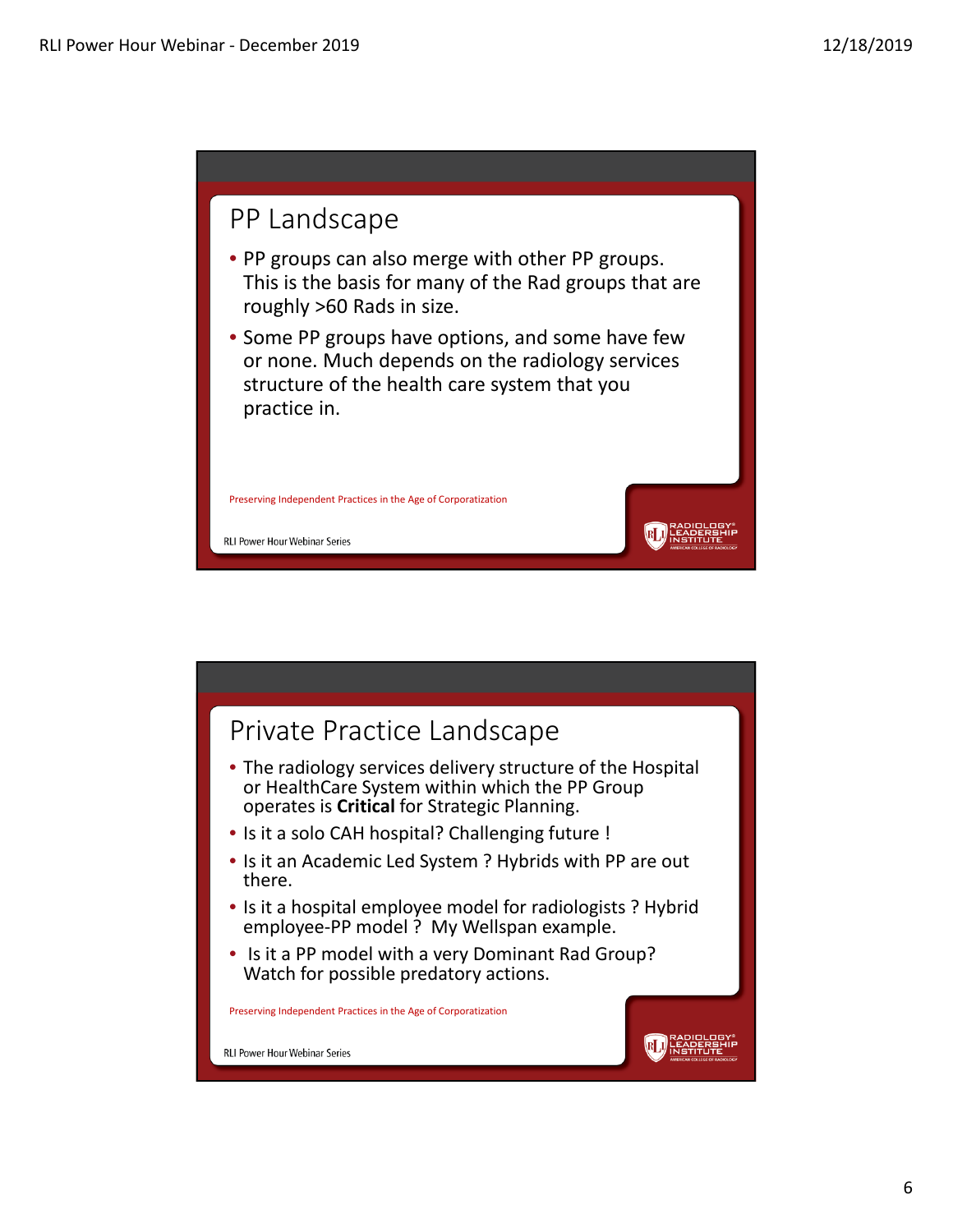

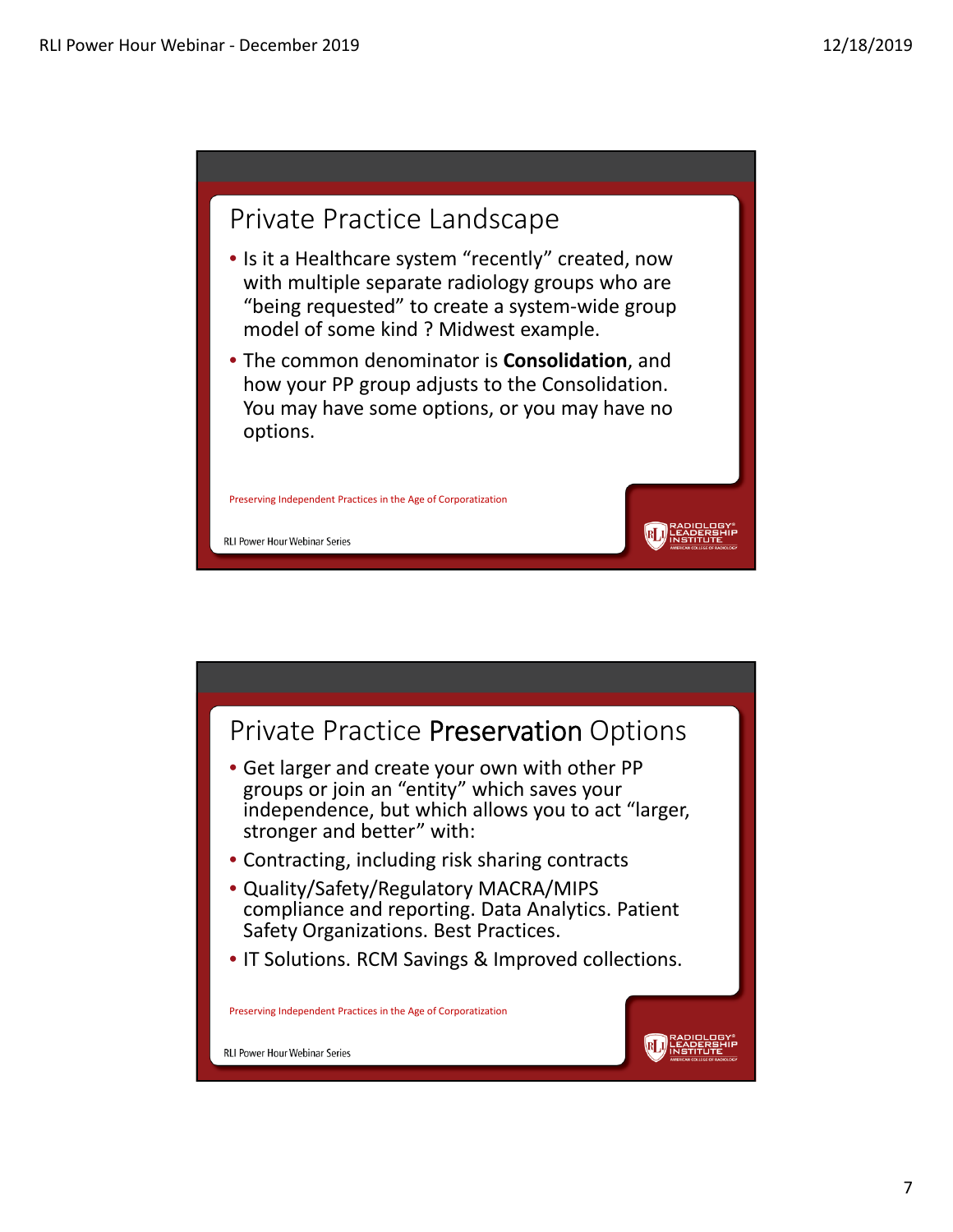

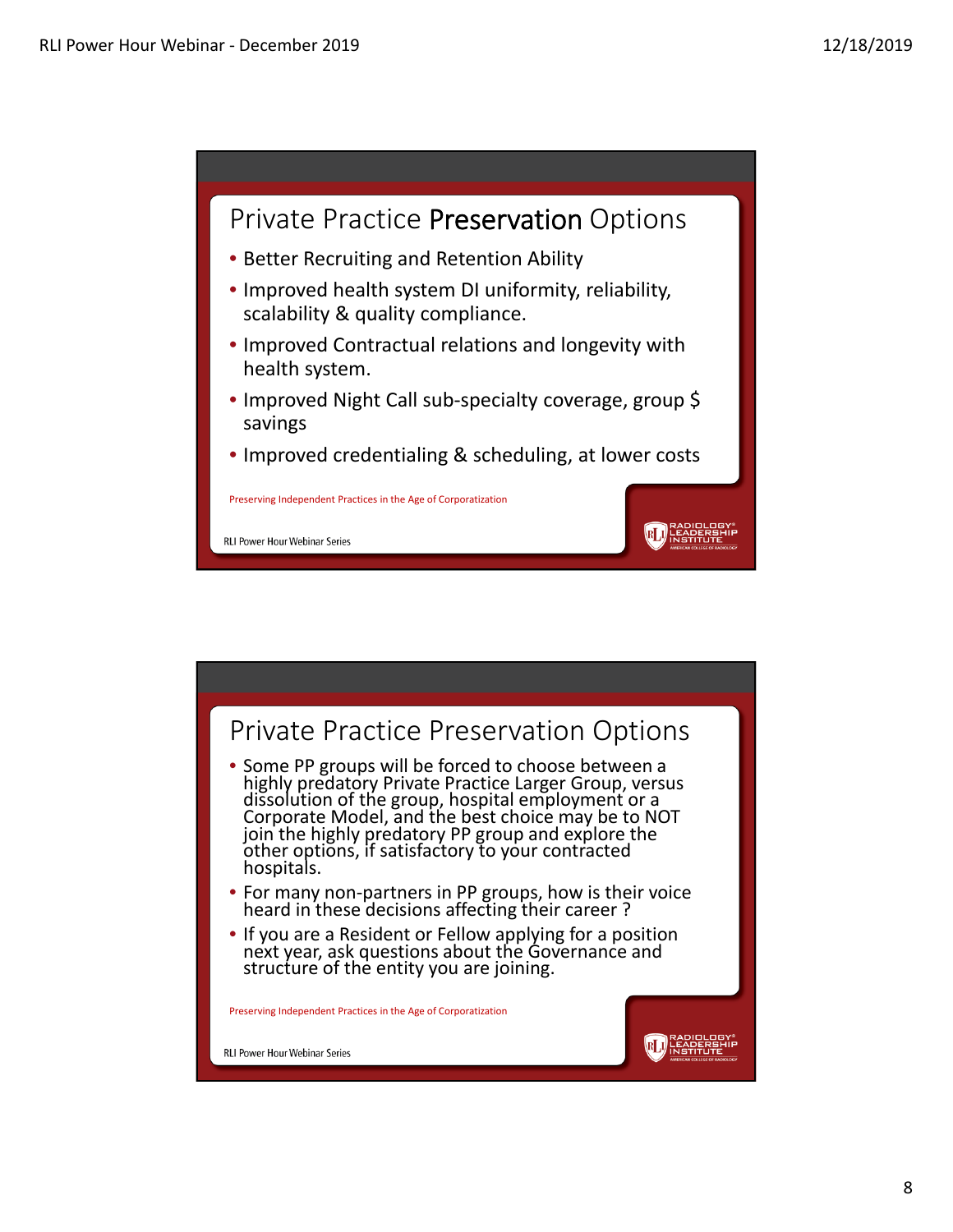



9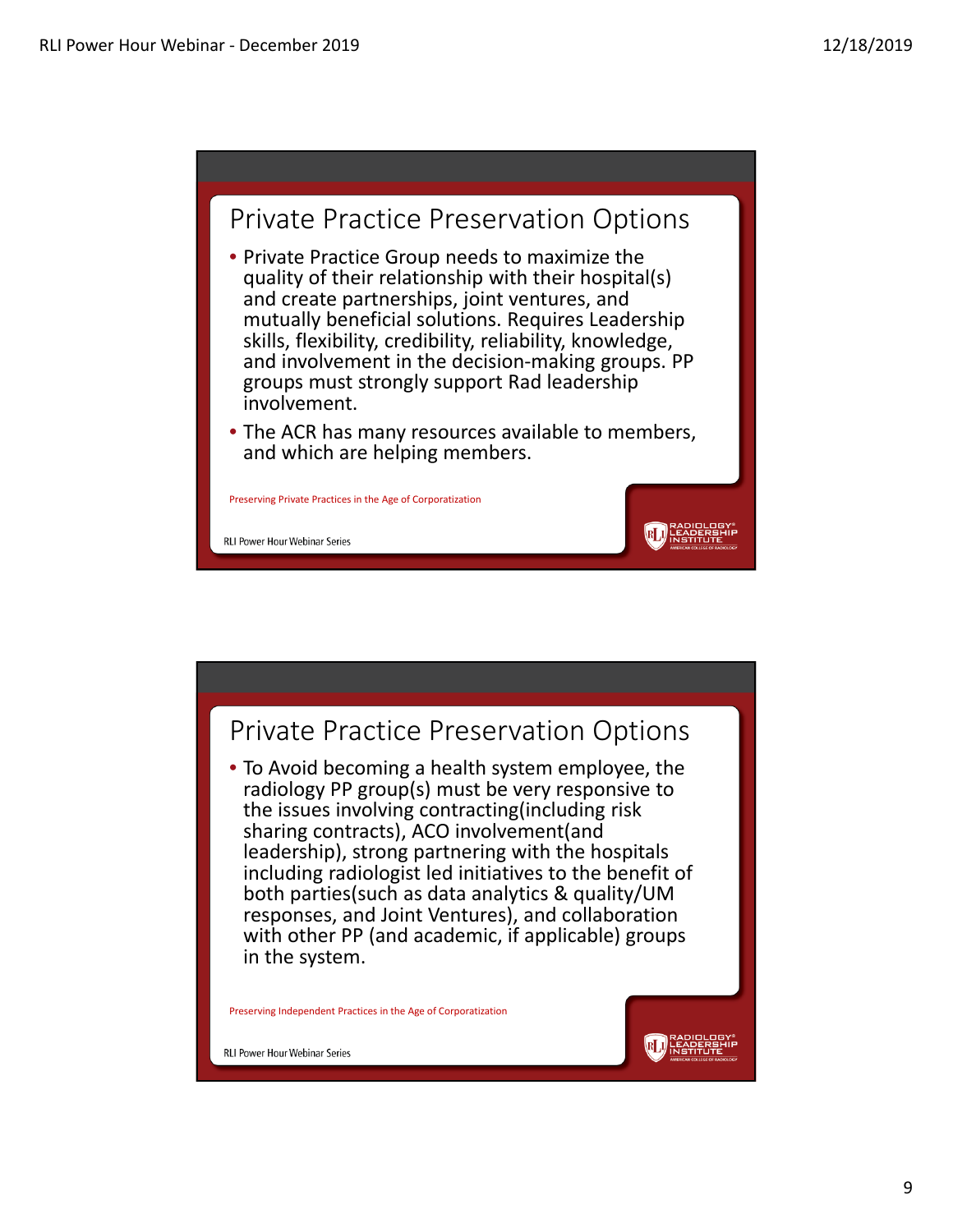### Independent PP Preservation Summary

• By linking with a larger organization or forming a larger organization, with many resources, and actively working to partner with and improve contractual relationships, Q&S(such as ACR Registries, health system uniformity & quality), MIPS scores, RCM, ACO leadership and other health system leadership roles (RLI Training), hospital partnerships, data analytics, AI(thru ACR DSI, and other resources), and other efforts, the Independent Private Practice Group can significantly increase their survivability and success into the future.

**RLI** HEAPERENIE

Preserving Independent Practices in the Age of Corporatization

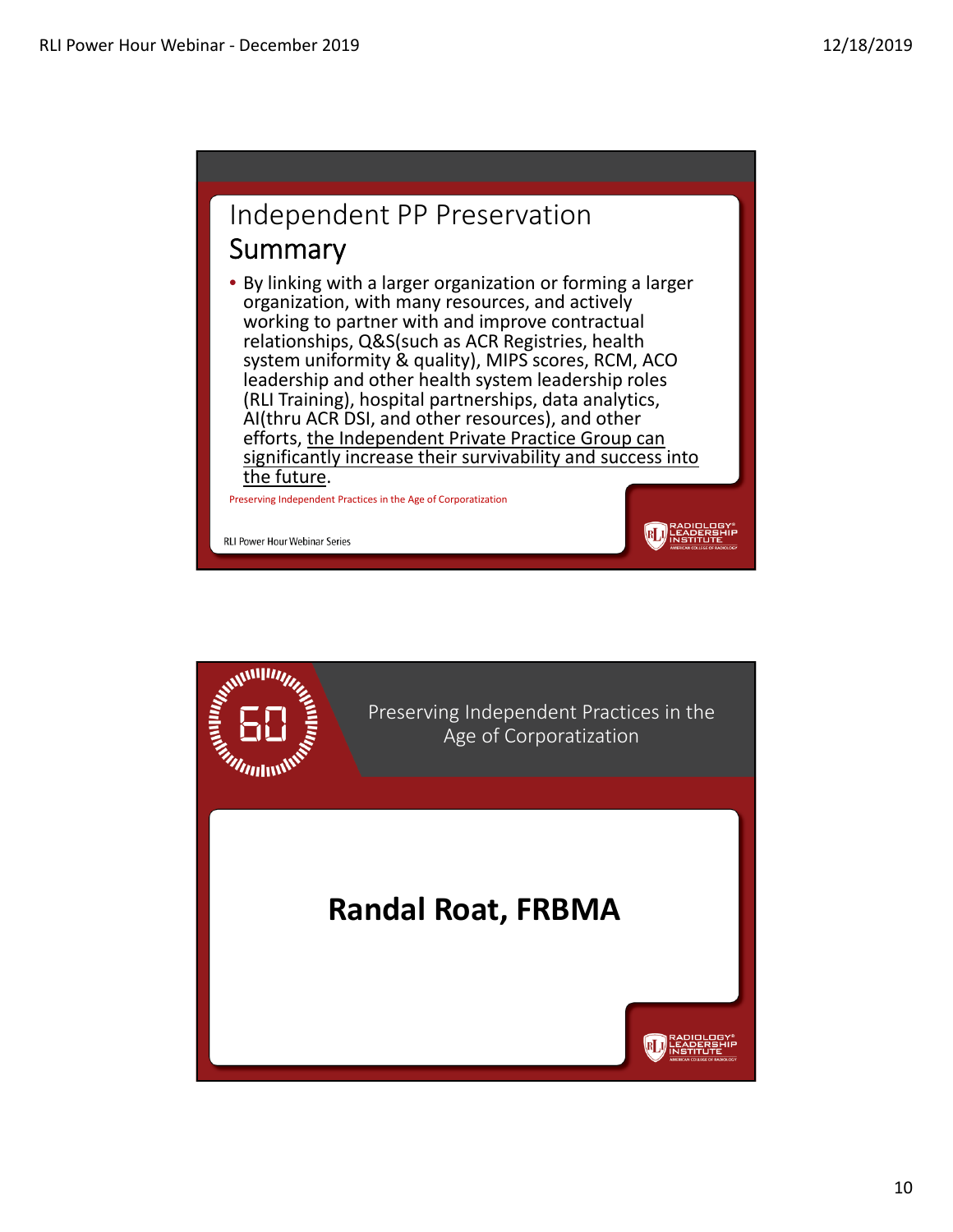

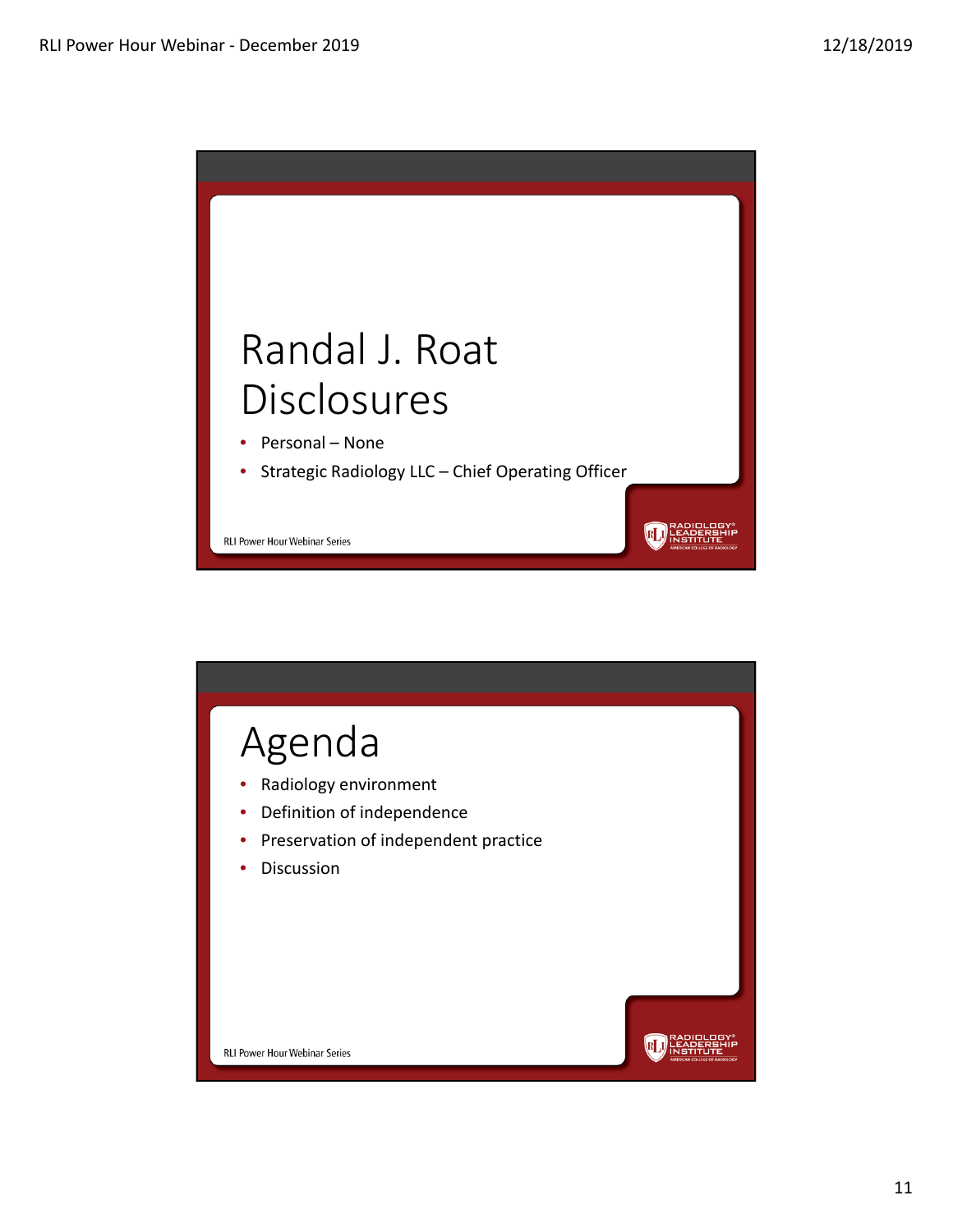

The challenge to keep patients needs, and not profits, first

- Preservation of hospital & community relationships
- Preservation of market and contracts
- Ability to grow the practice patient volume and practice footprint
- Recruit and retain subspecialty radiologists
- **Technology**
- Coping with increasing complexity of "existing" ‐ Regulatory and operational oversight; Implementation of new regulatory legislation

 $R[J]$ 

- Introduction of competition and "predatory behavior"
- Ability to sustain high productivity levels for a long career path
- Increasing/high debt levels and prominent overhead expenses of PE fund buyouts
- \$\$

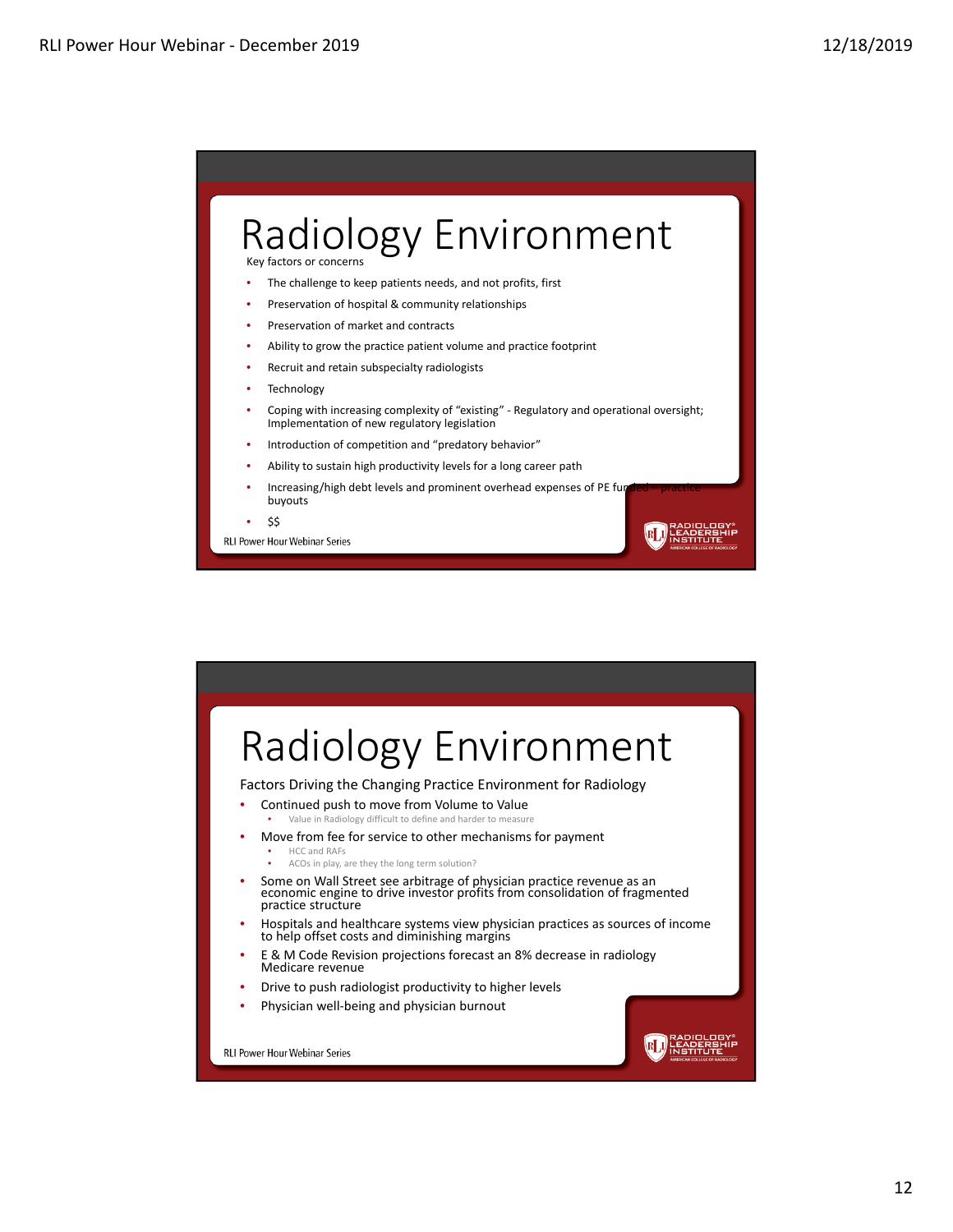# Definitions

Merriam Dictionary: private practice

a professional business (such as that of a lawyer or doctor) that is not controlled or paid for by the government or a larger company (such as a hospital)After years as attorney general, he returned to *private practice*.

Cambridge Dictionary: private practice

the work of a professional person such as a doctor or lawyer who has their own business and does not work for a company or the government

**RLJ** LEADERSHIP

**RLI** LEADERS

RLI Power Hour Webinar Series

### Definitions

Merriam Dictionary:

#### **Definition of** *corporation*

a body formed and authorized by law to act as a single person although constituted by one or more persons and legally endowed with various rights and duties including the capacity of succession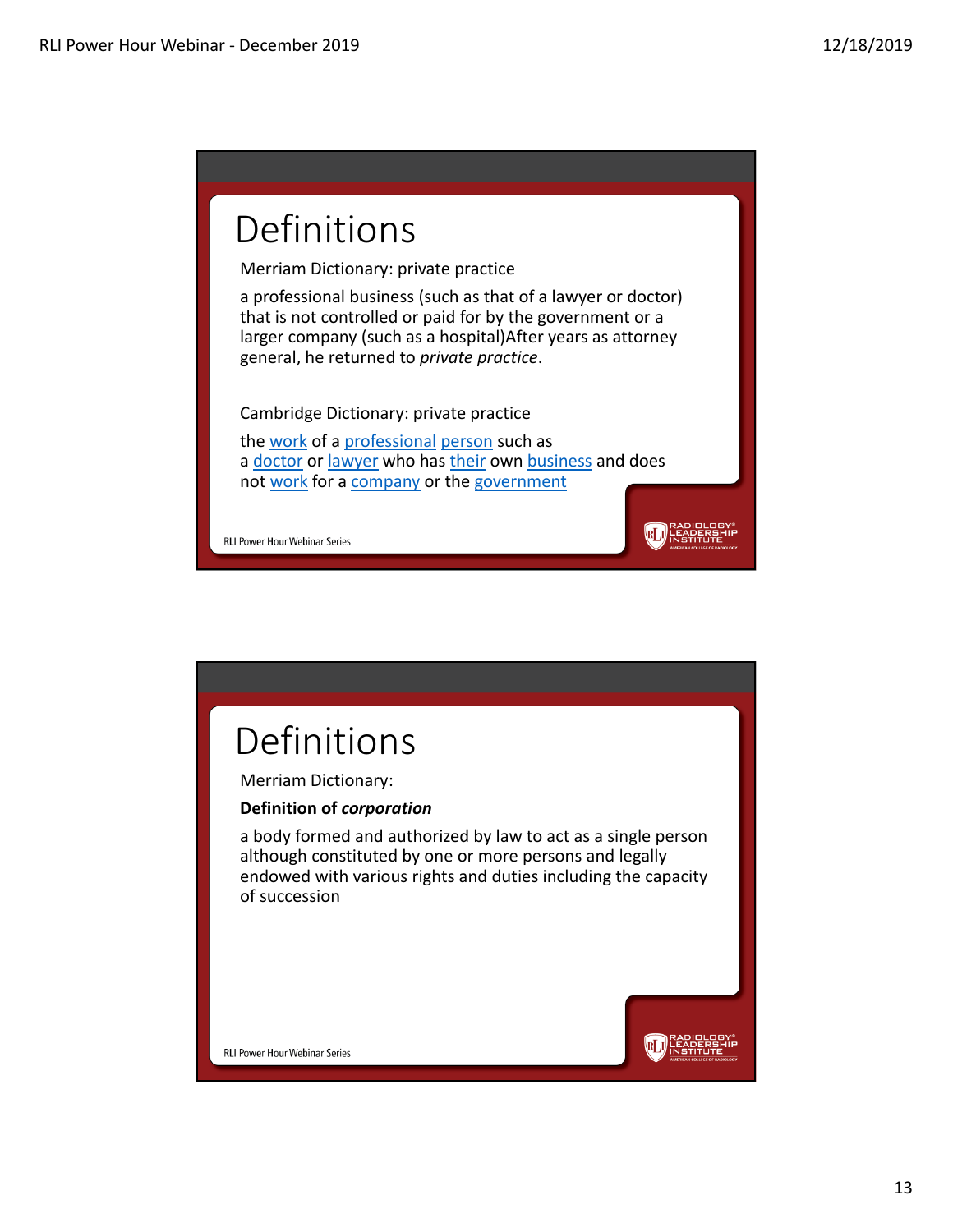# Fiduciary Obligations

Structuring your business as a corporation creates fiduciary responsibilities, or obligations of trust. Traditionally, corporate directors and officers owe fiduciary duties to the corporation and its stockholders.

In certain circumstances, fiduciary duties may also apply to controlling stockholders who possess a majority interest in or exercise control over corporate business activities, but not to other ordinary shareholders. A breach of a fiduciary duty may result in personal legal liability for the director, officer, or controlling shareholder. State statutory law, judicial decisions, and corporate articles of incorporation and bylaws may also impact a person's fiduciary obligations to a corporation.

RIJ

https://www.nolo.com/legal‐encyclopedia/fiduciary‐responsibility‐corporations.html

RLI Power Hour Webinar Series

## Structural Comparison

|                                                 | Corporate                                      | <b>Independent Practice</b>                                                     |
|-------------------------------------------------|------------------------------------------------|---------------------------------------------------------------------------------|
| Governance                                      | Top down (outside<br>ownership)                | Partnership                                                                     |
| Purpose                                         | Primarily ROI to shareholders                  | Patient Care / Shared<br>Administration                                         |
| <b>Clinical Expertise</b>                       | Usually purchased                              | Inherent clinical expertise<br>developed to meet patient<br>and community needs |
| <b>Business and Administrative</b><br>Expertise | Focus on rapid scale, driving<br><b>EBIDTA</b> | Focus on clinical operations<br>and relationship<br>management                  |
| Financial                                       | High (Expensive)                               | High (Challenging)                                                              |
| <b>RLI Power Hour Webinar Series</b>            |                                                |                                                                                 |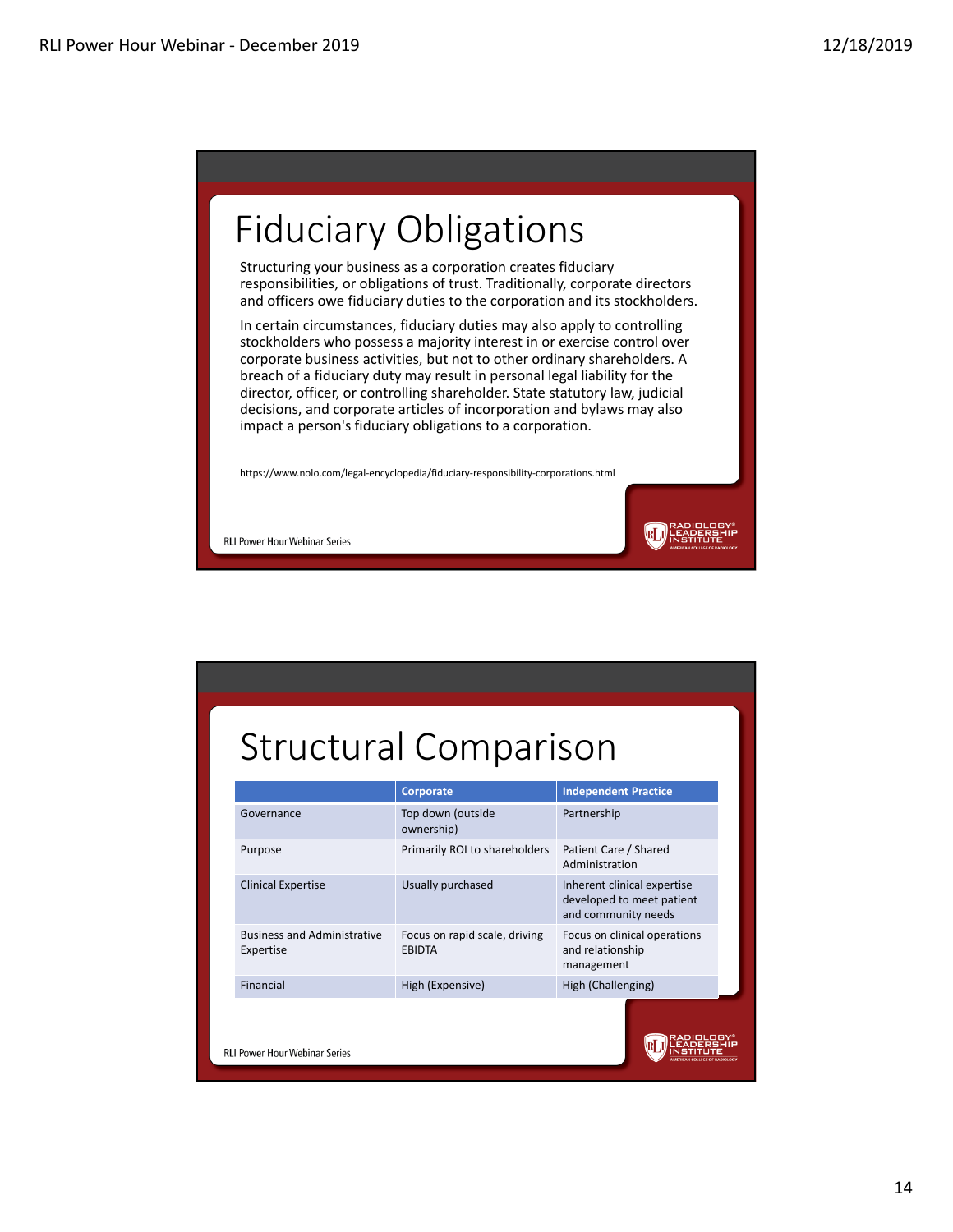

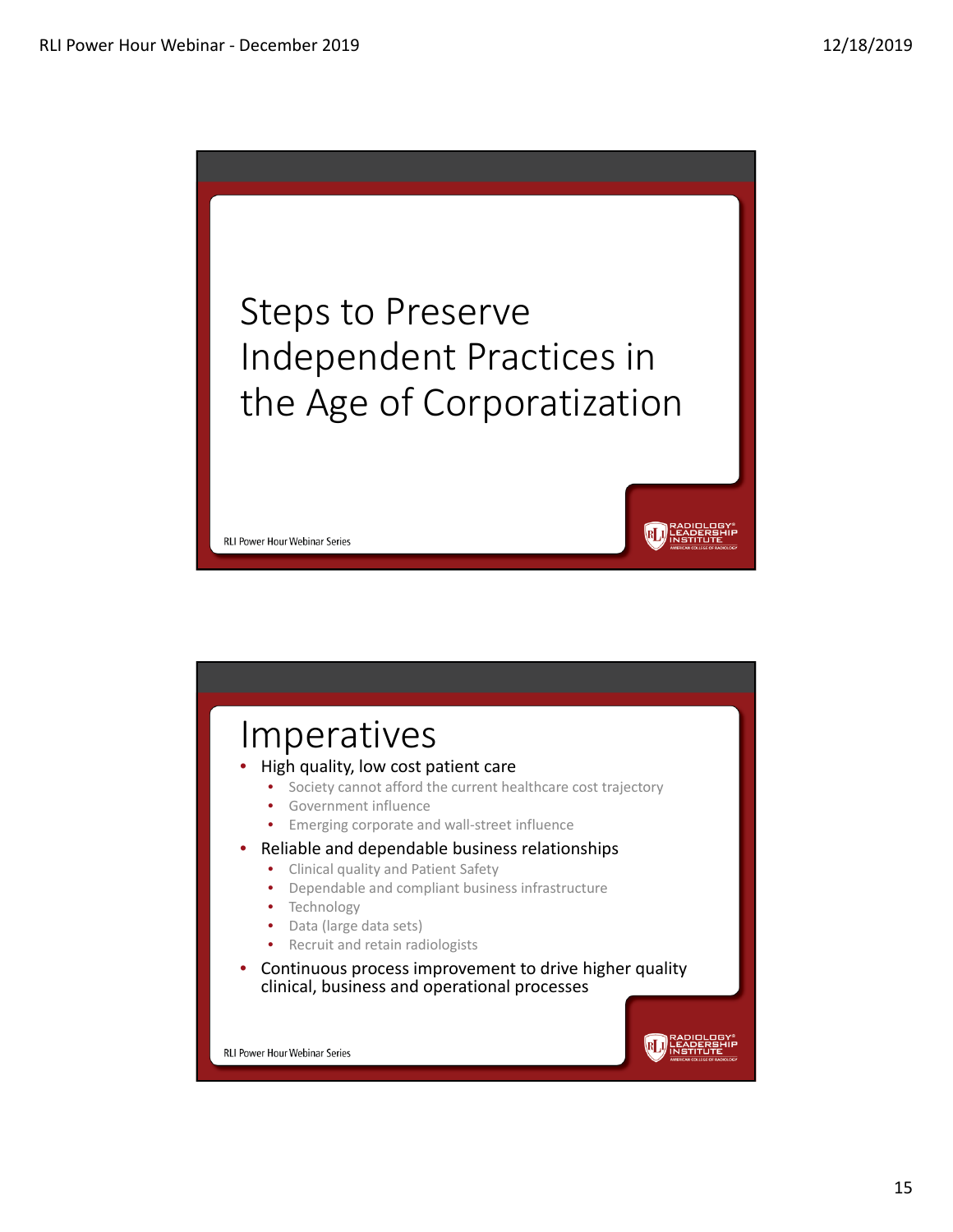### Success strategies

#### • Alignment

- Financial MSO, Mergers, etc.
- Operational technology, RCM, Compliance, etc.
- Clinical subspecialty, AH, shoulder, weekends, holidays, etc.

**BLA** LEADERE

• Contracting – local, regional, national.

#### • Scale

- Clinical Scale
- Cost reduction
- Technology purchases
- Clinical standards and protocols
- **Standardization**
- Data set development and BI

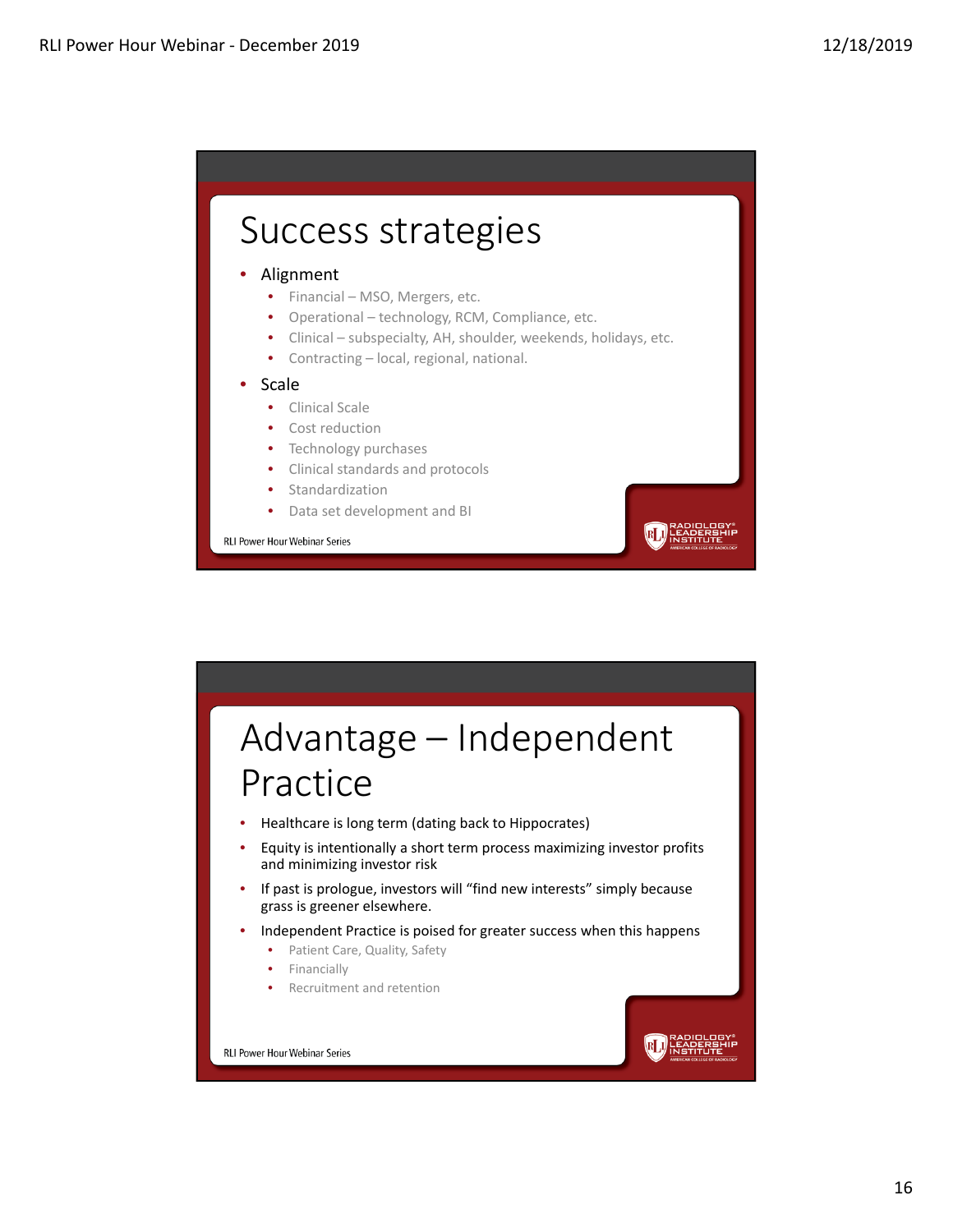

**RLI** HEAPERENIE

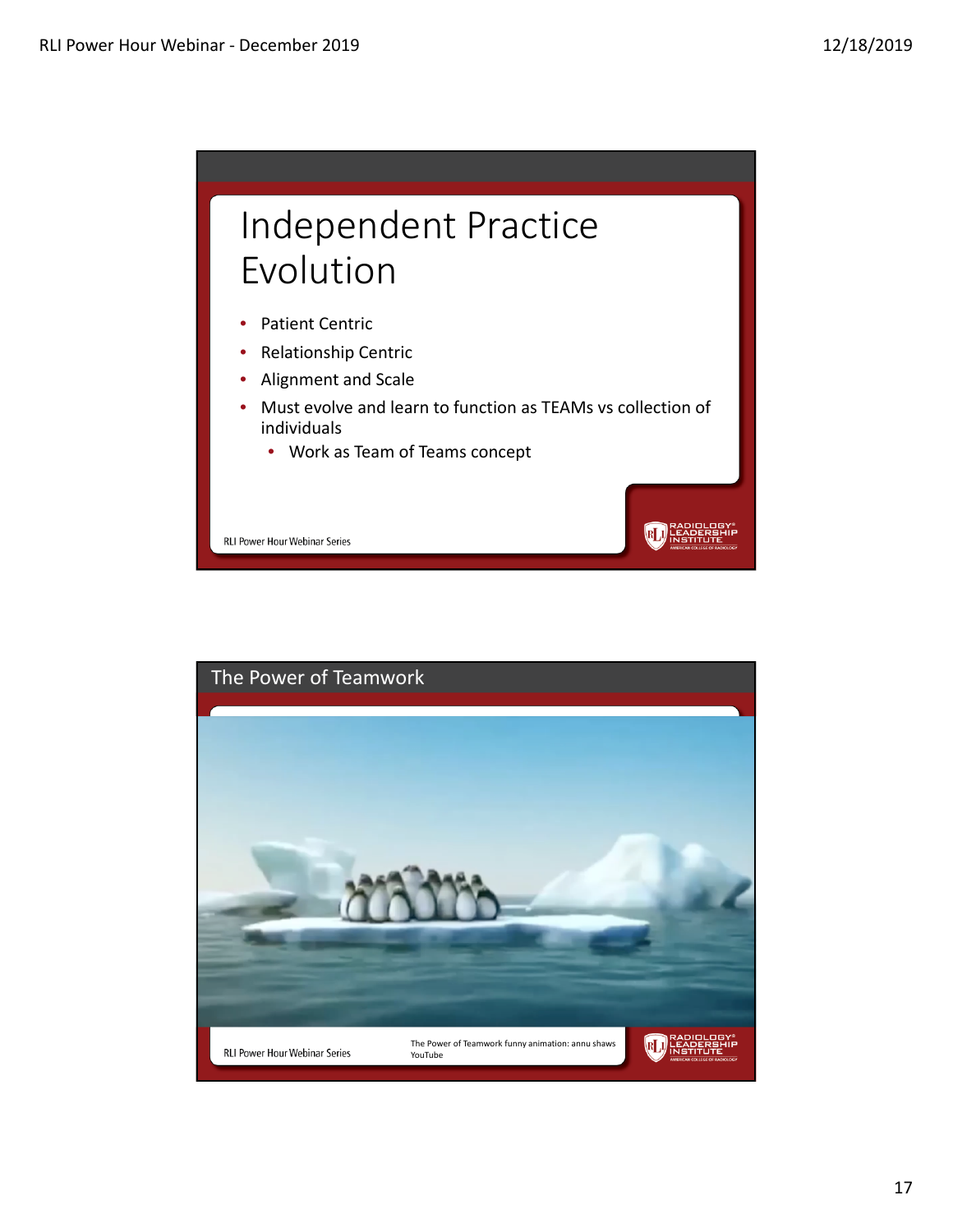